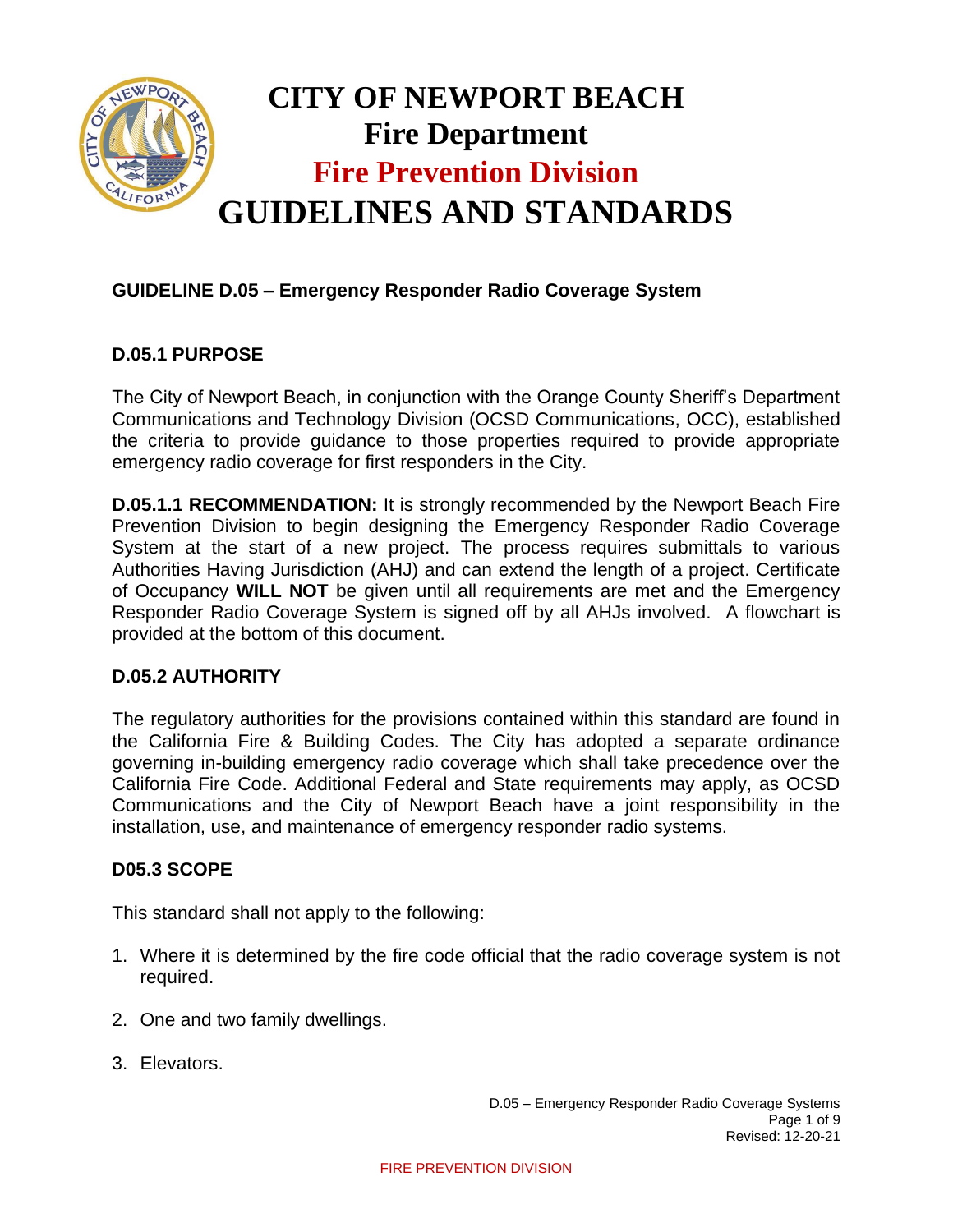- 4. Structures that are three stories or less without subterranean storage or parking and that do not exceed 50,000 square feet on any single story.
- 5. Wood-constructed residential structures four stories or less without subterranean storage or parking which are not built integral to an above ground multi-story parking structure.

For structures that are three stories or less, which do not exceed 50,000 square feet on any single story, but includes subterranean parking or storage, this standard shall apply only to the subterranean areas.

Existing buildings undergoing extensive remodel and/or expansion shall be coordinated with the Building Department to determine if the installation of an inbuilding radio system is needed. If so, staff will, as early in the construction approval process as practical, notify the developer/property owner.

*NOTE: The owner of any building or structure to which this standard applies shall be responsible for all costs associated with the installation, maintenance, and compliance with the City of Newport Beach emergency responder radio coverage system specifications.* 

#### **D.05.4 DEFINITIONS**

**Bi-Directional Amplification System (BDA)**: An in-building public safety radio amplification system composed of FCC-certified bi-directional 800 MHZ amplifier(s), associated distribution system, and subcomponents.

**Countywide Coordinated Communication System (CCCS):** The radio system used by local law enforcement, fire, lifeguard and public works departments within the County of Orange for emergency and non-emergency radio communication on the 800 MHZ radio band.

**FCC Licensed Technician**: An individual with a General Radiotelephone Operator License (GROL/PG), or equivalent, qualified to review design plans and perform installations in affected structures to ensure compliance with the specifications set forth in this standard.

**Third Party Testing:** Testing performed by an FCC licensed technician not affiliated with the installation contractor or installing technician, who is hired by the building or property owner to perform BDA system acceptance tests.

### **D.05.5 SPECIFICATIONS**

### A. Coverage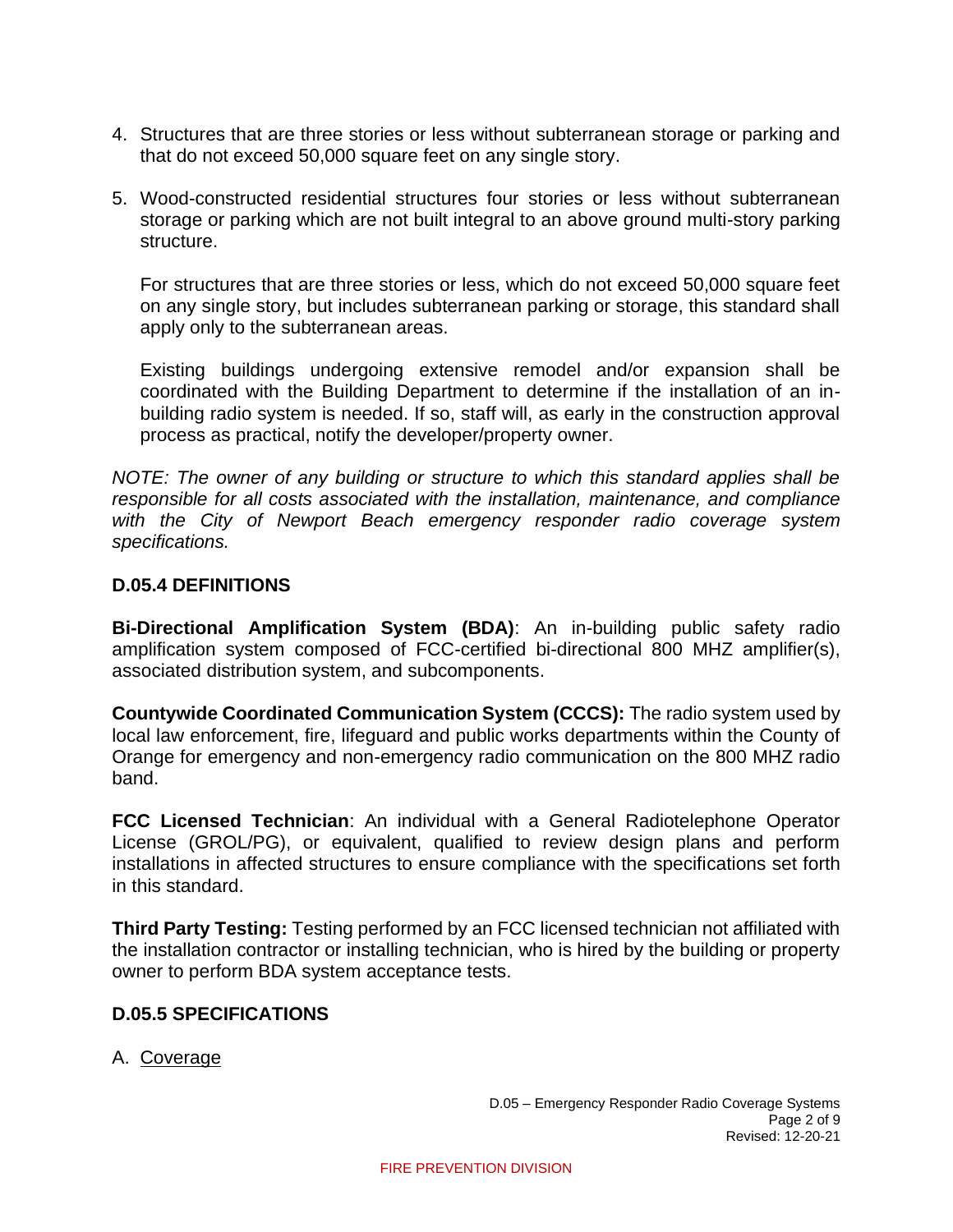The following levels of coverage are required for public safety radio communication on the Countywide Coordinated Communication System:

1. A delivered audio quality (DAQ) of level 3 on each floor of the building or structure, which constitutes audio quality that makes speech understandable with slight effort with occasional repetition required due to noise or distortion.

| <b>DAQ</b>       |                                                                                                   |
|------------------|---------------------------------------------------------------------------------------------------|
| <b>Delivered</b> | <b>Subjective Performance Description</b>                                                         |
| <b>Audio</b>     |                                                                                                   |
|                  | Unusable, speech present but unreadable.                                                          |
| $\overline{2}$   | Understandable with considerable effort. Frequent repetition due to noise/distortion.             |
| 3                | Speech understandable with slight effort. Occasional repetition required due to noise/distortion. |
| 3.5              | Speech understandable with repetition only rarely required. Some noise/distortion.                |
| 4                | Speech easily understood. Occasional noise/distortion.                                            |
| 4.5              | Speech easily understood. Infrequent noise/distortion.                                            |
| 5                | Speech easily understood.                                                                         |

- 2. A minimum signal strength of -95dBm in 90% of the area of each floor of the building or structure from both the Countywide Coordinated Communication System and from within the building or structure.
- 3. A frequency range supported from the Countywide Coordinated Communication System of 851 - 869 MHZ (base transmitter frequencies), and a frequency range supported to the Countywide Coordinated Communication System of 806 - 816 MHZ (radio field transmit frequencies) on each floor of the building or structure.

If the building or structure is unable to naturally achieve compliance with the required level of coverage above, the property owner must install an amplification system.

### B. Amplification System Specifications.

- 1. The amplification system shall include filters to reject frequencies below 861 MHZ by a minimum of 35 dB.
- 2. All amplification system components must be 100% compatible with analog and digital modulations after installation without additional adjustments or modifications. The system must be capable of encompassing the frequencies stated above and capable of future modifications to a frequency range subsequently established by the City of Newport Beach and OCSD Communications. If the system is not capable of modification to future frequencies, then a new system must be installed to accommodate the new frequency band.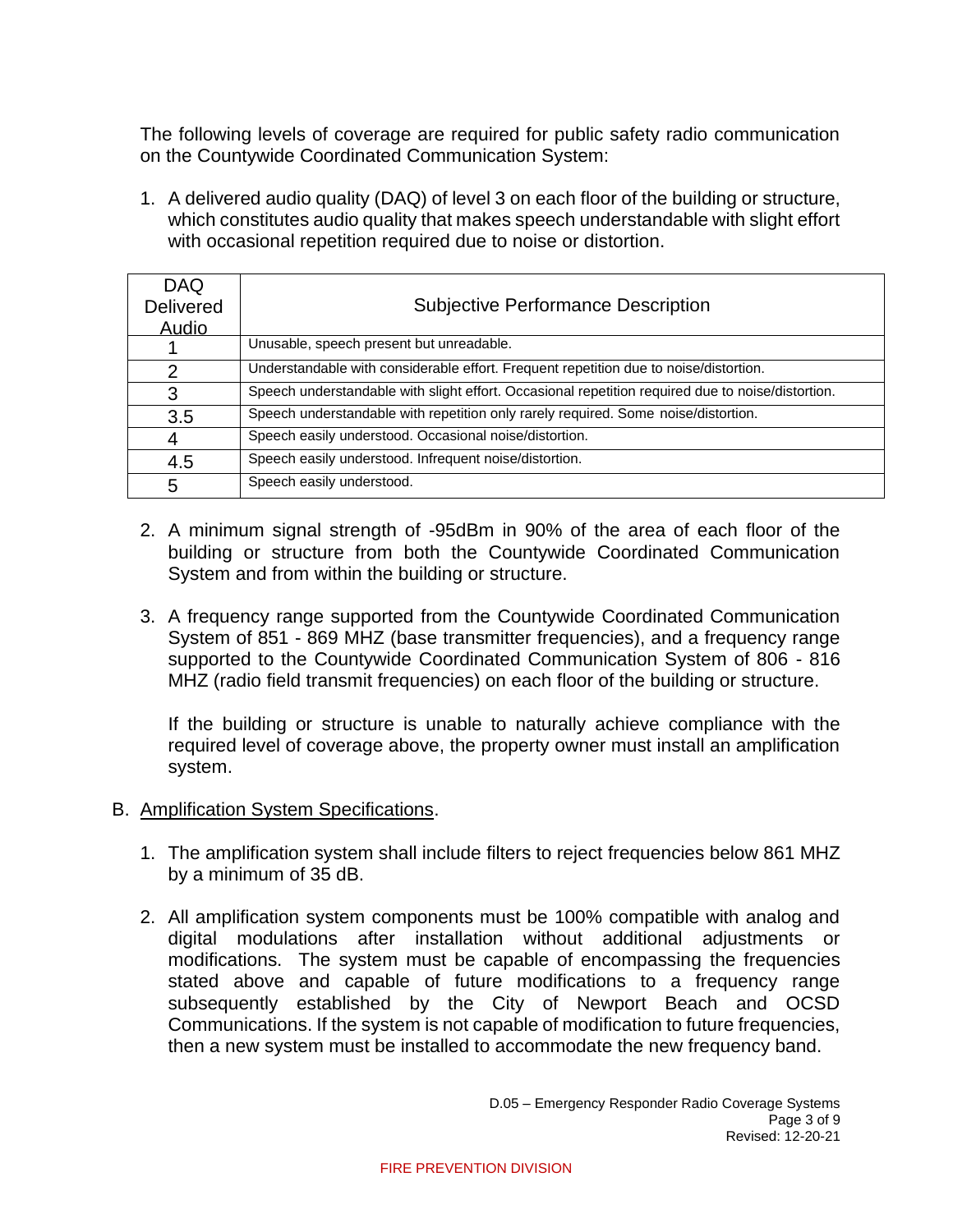- 3. All electrical components must be equipped with standby power to function at full capacity for at least twelve hours (12) hours. Battery systems shall be replaced per manufacturer's specifications at least every two (2) years.
- 4. The amplification system shall be designed and installed by an FCC licensed technician.
- C. Active Device Specifications.
	- 1. Active devices shall have a minimum of –50dB 3rd order intermodulation protection.
	- 2. All active devices shall be FCC Part 90 Type Certified.
	- 3. All electrical components must be equipped with standby power to function at full capacity for at least twelve hours (12) hours. Battery systems shall be replaced per manufacturer's specifications at least every two (2) years.
	- 4. Active devices shall be alarmed, with a phone line that will provide dial tone to an alarm device. The alarm device will be programmed to activate a pager on the County of Orange's 900 MHZ paging system. Access to the active device is required twenty-four (24) hours a day by the OCSD Communications technicians/engineers. The minimum alarms will indicate AC electrical failure and operational failure. The device shall also have modem access to allow remote monitoring.

NOTE: When the radio monitoring/alarm functions can be performed as described above via the building's sprinkler monitoring or fire alarm system without interfering with either system's operation, the systems shall be permitted to be interconnected.

- 5. All AC operated power supplies shall have a UL listing.
- D. Conduit and Cabinets.
	- 1. All new building construction shall have a conduit installed between the first and bottom subterranean floor, the conduit shall extend along the center of the building to the roof. At each floor and the roof, an opening shall be made to afford ready access to the conduit from the ceiling or wall. Access in the form of a drop ceiling, rated access panel, junction box, or other approved means shall be made available where necessary to access cable in the conduit. Access in either the form of drop ceiling or conduit shall be made available along hallways and through firewalls. Access in either the form of a drop ceiling or conduit shall be made to access the horizontal branch lines extending from the vertical conduit riser to each antenna.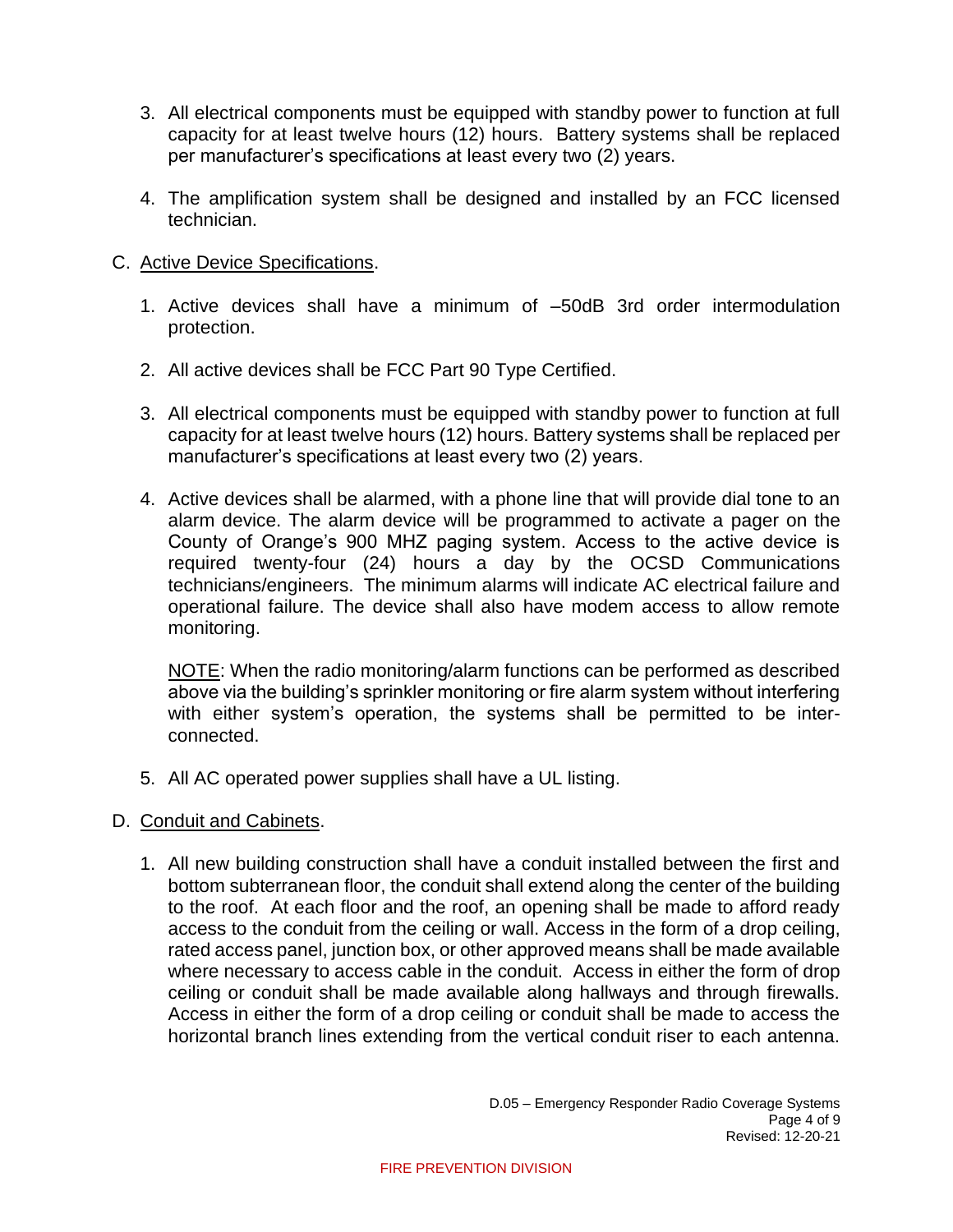All floors of the subterranean parking garages shall have a similar conduit installation.

- 2. The radio system, extending from the amplifier to the distributed antennas, shall not be combined with other distributed antenna systems installed in the building. Cable, other than radio cable, is allowed to co-mingle in the conduit, provided it will not interfere with the emergency responder radio system operation.
- 3. Where fiber optic distribution systems or other methods are used to extend the radio system throughout the building or to other buildings, the line shall be enclosed in conduit meeting the requirements, or otherwise protected, as specified above.
- 4. NEMA Type 4 waterproof cabinets shall be used for all equipment and batteries.

## **D.05.6 DESIGN DOCUMENTATION REQUIREMENTS**

- 1. The FCC licensed contractor is fully responsible for the 800 MHz BDA system design and compliance with all applicable code and ordinance requirements.
- 2. The amplification system shall be:
	- Fully Rebandable.
	- Supported by the manufacturer for seven years after installation.
	- Equipped with an Uninterrupted Power Supply (UPS) system.
	- Equipped with auto-dialer system that is programmed to report the assigned BDA ID to the county 900 MHz paging system
- 3. Indoor antennas shall be 700/800 MHz compliant, at a minimum.
- 4. Indoor tri-band antennas for BDA/DAS and cell phone coverage are optional based upon the building owner needs or requirements.
- 5. BDA system design shall utilize 1/10 couplers, rather than splitters.
- 6. Drawings shall detail the model numbers for all the proposed equipment (i.e. BDA system, Indoor antennas, Donor antenna, UPS, etc.)
- 7. Rack layout documentation.
- 8. Fiber optics layout, and interconnect (if applicable).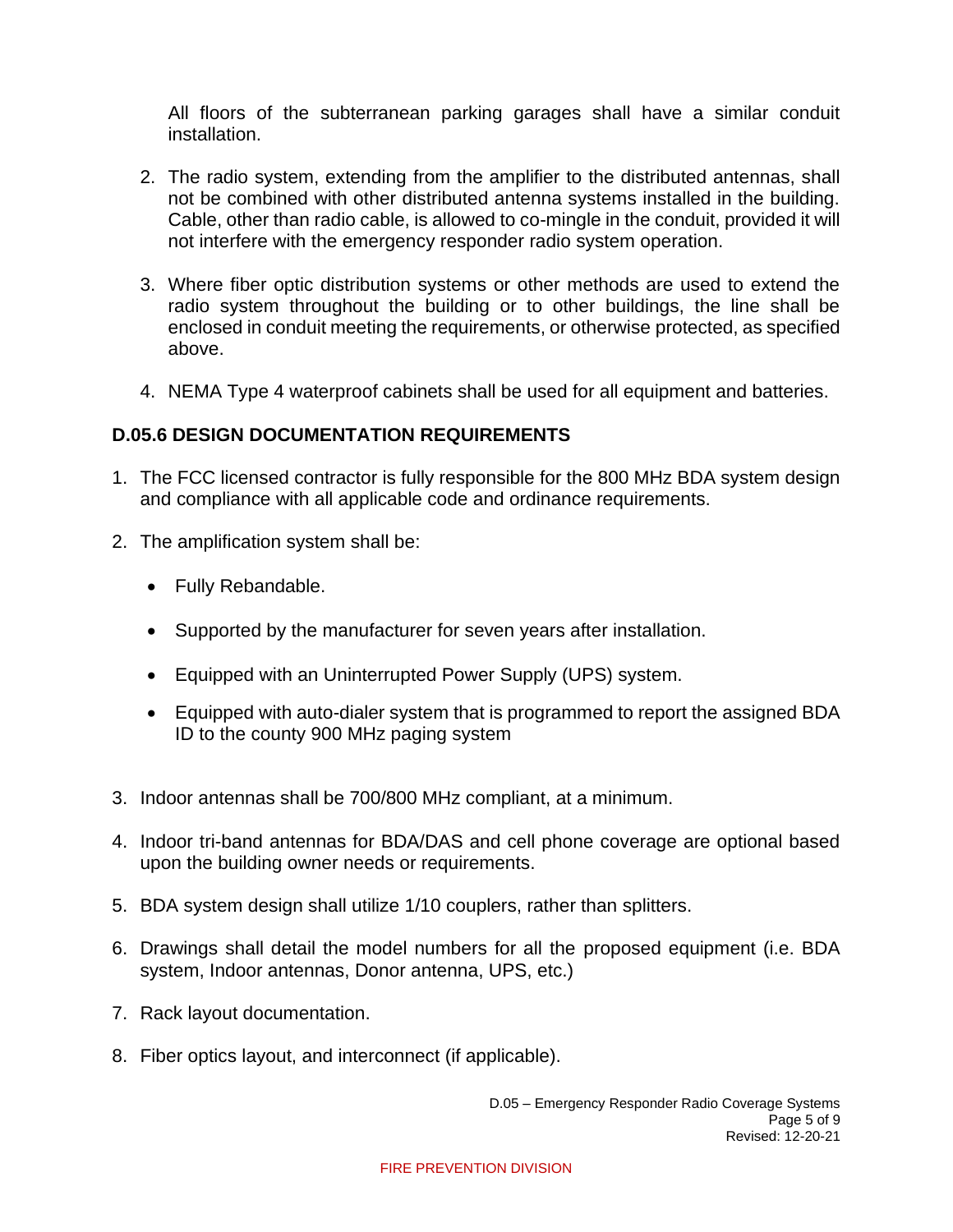- 9. Provide floor plan showing 20'x 20' signal grid layouts of the BDA system install for each floor.
- 10.Single page diagram showing the signal levels from the BDA system and indoor antennas.
	- Drawings shall show indoor antenna layouts and signal levels, splitter/hybrid layouts, and donor antenna.

# **D.05.7 APPLICATION FOR A PERMIT**

- 1. Retain an FCC licensed technician who will prepare and/or review construction plans in order to ensure that such plans meet the radio communication criteria specified in the City's Municipal Code (CBC, CFC, Planning, etc.) and this Standard.
- 2. All recommended in-building solution system components, subcomponents, devices, and equipment shall be clearly shown in the building, electrical, and fire alarm plans where applicable. The FCC licensed technician shall certify such plans with the technician's FCC license number noted on the plans prior to their submittal to OCSD Communications and the City of Newport Beach.

# **D.05.8 PROCEDURE FOR SUBMITTAL**

- 1. The FCC licensed contractor shall submit three sets (two hardcopy sets and one electronic copy in PDF format) of Bi-Directional Amplifier/Digital Antenna System design drawings and documentation to the Orange County Sheriff's Department, Communication & Technology Division at:840 N. Eckhoff, Ste.104, Orange, CA or [bcobb@ocsd.orga.](mailto:bcobb@ocsd.orga)
	- a. a. Drawings must be a minimum size Architectural D (24x36") sheets or similar, with supporting manufacturer documentation on 8.5" x 11" pages. Site plan, floor plan(s) and wiring diagrams must be included.
	- b. After design review, OCSD will assign a BDA system identification number and provide instructions to the contractor for programming the auto-dialer to dial into the county paging system.
- 2. Once the plans are approved by the OCSD Communications & Technology Division, plans will be submitted to the City's Building Official (and Police Department if applicable) and the Newport Beach Fire Prevention Division.
	- a. The submittal to NBFD shall include a photocopy of the approved OCSD plans and documentation.
	- b. The submittal to the Building Official shall include a photocopy of the approved OCSD plans and documentation as well as any information required for approval of the electrical systems/tie-ins, details for penetrations through rated construction assemblies, and/or other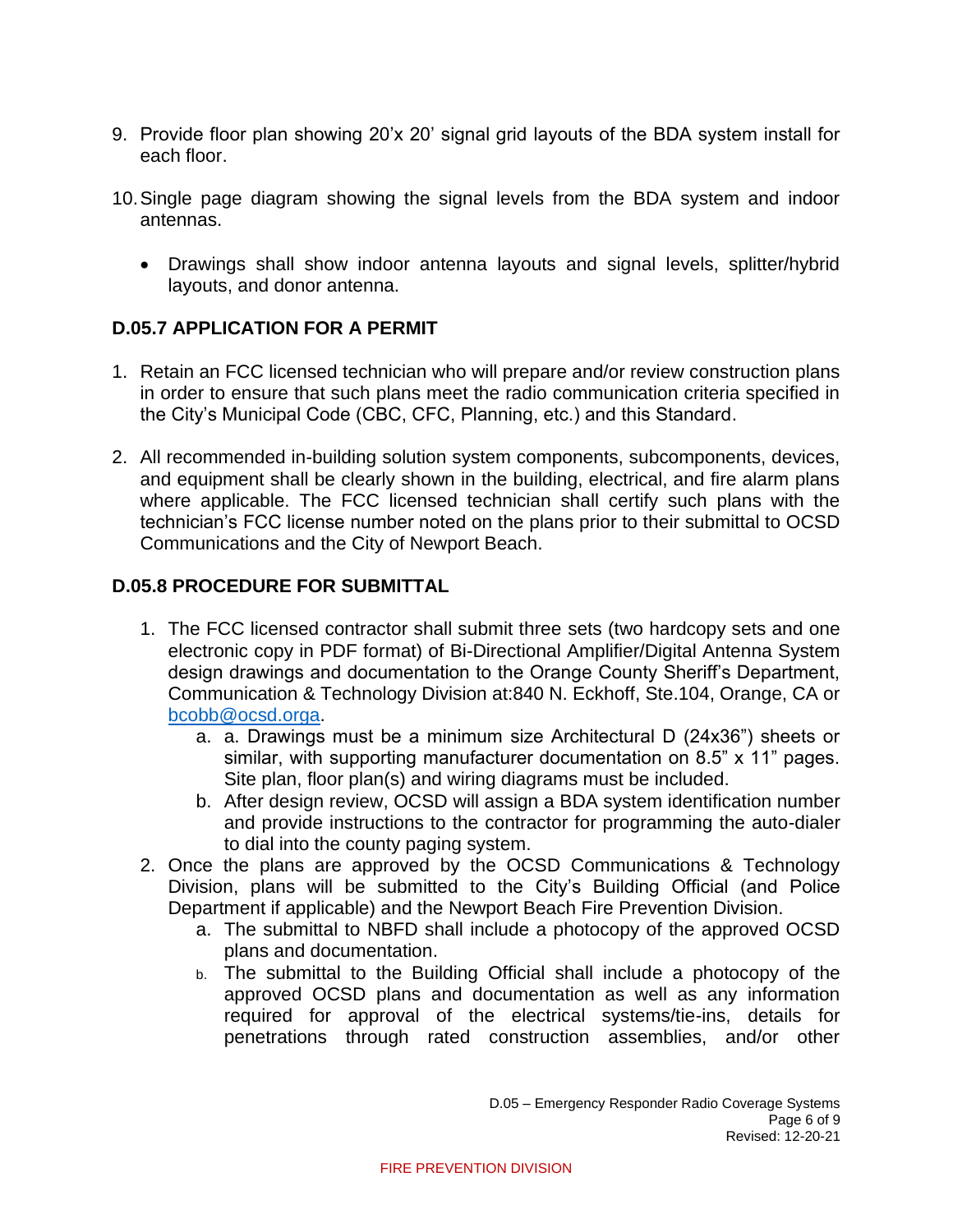# **D.05.9 TESTING AND SYSTEM DESIGN PROCEDURE**

#### **Acceptance Tests:**

- 1) Initial Tests.
	- (a) Prior to the issuance of a certificate of occupancy for any building or structure to which these specifications apply, the system shall be tested in accordance with the CFC §510.
		- 1. Newport Beach Fire Prevention Division no longer performs BDA testing. The BDA installing contractor needs to contact a 3rd party FCC licensed BDA contractor (e.g., RF Signalman, RedRock, Leaf Comm, Das Simplified, HCI) to perform the following:
			- a. Grid test measurement report, and design certification
			- b. Auto dialer test
			- c. Isolation test report
	- b) Upon successfully satisfying all testing criteria, the FCC certified technician shall provide a copy of the completed test report, and where applicable, as-built amplification plans\*to Newport Beach Fire Prevention Division.
		- (1) Test report shall be a bound or stapled document of 8  $\frac{1}{2} \times 11$  sheets (fold out sheets of 8  $\frac{1}{2}$  x 17 may be used for floor plan diagrams). Content shall include:
			- (a) A summary signed by the party responsible for the testing which includes testing procedures followed, the dates, names of the parties involved in the testing and their respective companies, and the results, i.e. passing or failing of the performance requirements (DAQ), and signal strength requirements.
- 2) Floor plans of the building with testing grids and measurements for performance (DAQ) and signal strength.
	- a) An electronic copy of the information listed above in PDF format

*\*Note: In cases where the amplification system was designed after the building permit*  was *issued, as-built amplification plans shall be provided that include complete line drawings showing system circuits, equipment specifications, and equipment locations. When required by the Building Official, as-built amplification plans or revisions to approved architectural, mechanical, and electrical plans may be required.*

- 3) Annual Tests.
	- a) Systems shall be inspected and tested annually or whenever structural changes occur including additions or remodels that could materially change the original field performance tests. Tests shall be completed by the FCC certified technician

D.05 – Emergency Responder Radio Coverage Systems Page 7 of 9 Revised: 12-20-21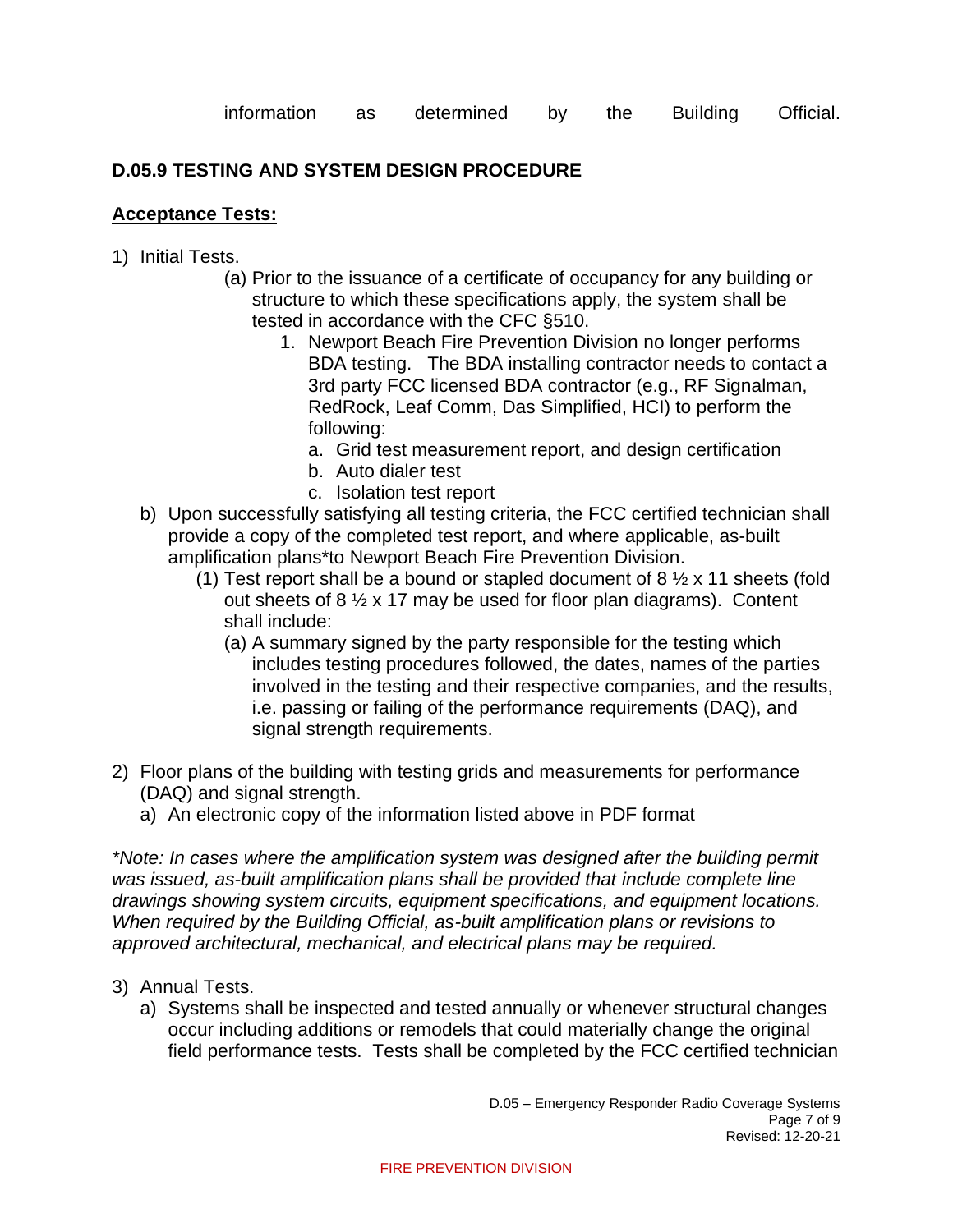hired by the building or property owner. Such testing shall be in compliance with CFC requirements.

*\*Note: Any first responder may conduct periodic field tests on each floor of each building or structure to which these specifications apply to verify the required level of radio coverage. This test is not intended to replace any required maintenance and testing that is the responsibility of the property owner.*

- 4) Record Retention.
	- a) The owner of any building or structure to which these specifications apply shall retain all records of initial and annual tests performed pursuant to this section and shall submit copies to the Newport Beach Building Official, The Police Department and the Newport Beach Fire Prevention Division within thirty (30) days of completion of such tests.

Applicable Codes:

- California Building and Fire Code (California Code of Regulations, Title 24, Part 2 and Part 9)
- Newport Beach Municipal Code 9.04.190 Emergency Responder Radio Coverage